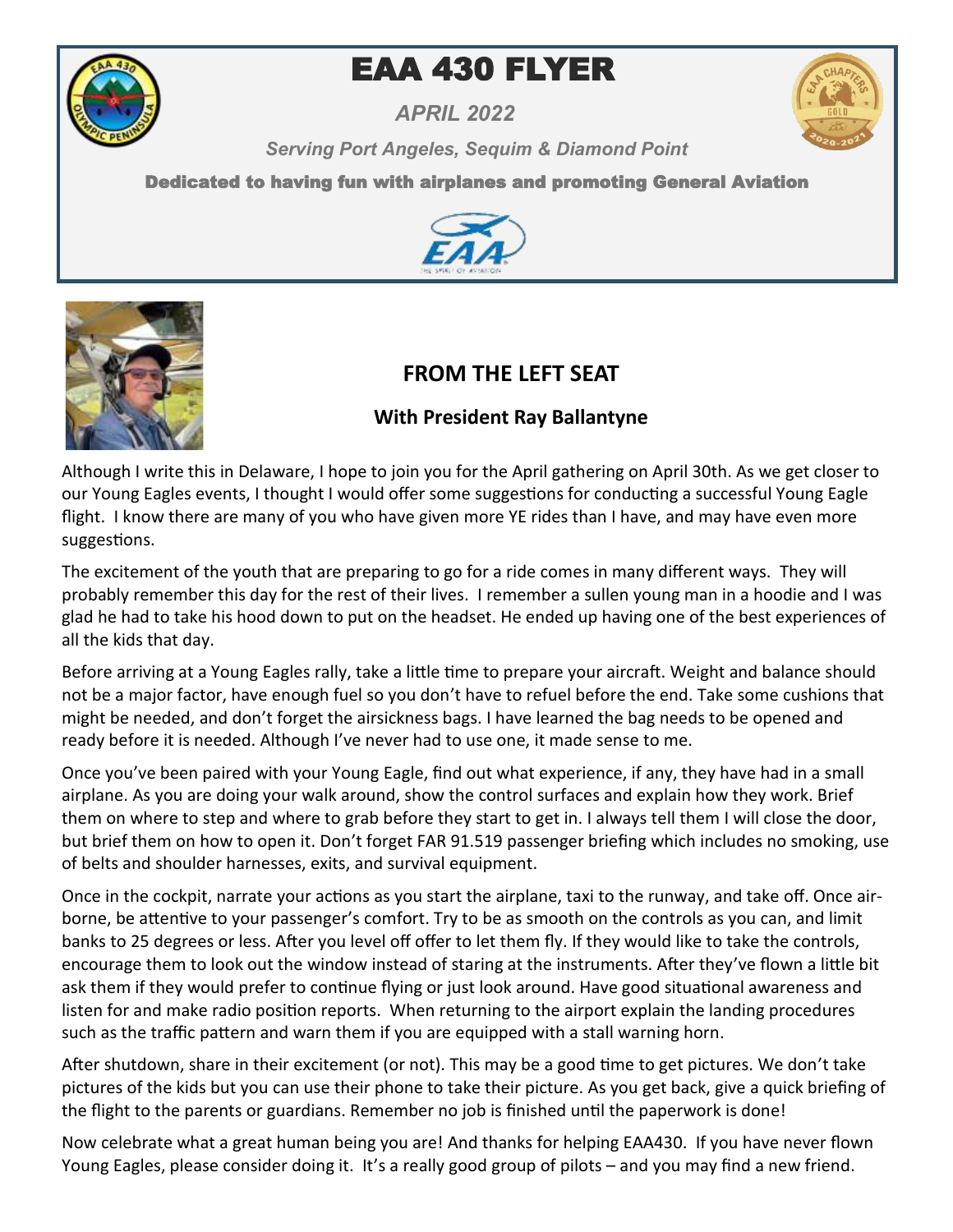|                                       | <b>IN THIS ISSUE</b> | Page           |
|---------------------------------------|----------------------|----------------|
| From the Left Seat (Ray Ballantyne)   |                      | 1              |
| <b>Calendar of Events</b>             |                      | $\mathbf{2}$   |
| <b>EAA 430 Gold Status</b>            |                      | $\overline{2}$ |
| <b>VMC Club (Harry Cook)</b>          |                      | 3              |
| <b>Welcome New Member</b>             |                      | 4              |
| <b>Keeping History Alive</b>          |                      | 5              |
| <b>Aviation From My Rocking Chair</b> |                      | 6              |
| <b>Getting To Know Richard Howell</b> |                      | $7 - 9$        |
| <b>March Flyout to Harvey Field</b>   |                      | 10             |
| <b>April Flyout to Skagit Valley</b>  |                      | 11             |
| <b>March Gathering Minutes</b>        |                      | 12             |
| <b>Board &amp; Directors</b>          |                      | 13             |

| <b>APRIL &amp; MAY 2022</b>                    |  |  |  |
|------------------------------------------------|--|--|--|
| <b>VMC/IMC Club Meeting</b>                    |  |  |  |
| 2nd Wednesday of the Month                     |  |  |  |
| <b>April 13 &amp; May 11</b>                   |  |  |  |
| 7 - 8 pm Mariner Cafe                          |  |  |  |
| <b>EAA 430 Chapter Board Meeting</b>           |  |  |  |
| April 22 & May 20 9:00 am                      |  |  |  |
| Mariner Cafe                                   |  |  |  |
| <b>YE Rally &amp; Airport Appreciation Day</b> |  |  |  |
| May 21 10-2 Fairchild Airport                  |  |  |  |
|                                                |  |  |  |
| <b>EAA Chapter Gathering</b>                   |  |  |  |
| April 30 & May 28 9:30 - 12:00                 |  |  |  |
| <b>Fairchild Airport Meeting Room</b>          |  |  |  |
| <b>Flying Start</b>                            |  |  |  |
| May 28 1:00 Fairchild Airport                  |  |  |  |
|                                                |  |  |  |



Congratulations to your chapter in successfully reaching the GOLD level status recognition level for the combined 2020 and 2021 years. This program is based on 10 criteria that are consistently found in active and highly engaged chapters. Due to 2020 and 2021 being challenging years for chapters to maintain a high level of engagement, these years have been combined into a single recognition period. An additional 11 $<sub>th</sub>$  criteria point was included this year to help offset the unique challeng-</sub> es associated with limited social engagement, and to observe unique chapter approved activities.

- 1. Attends a chapter leadership training session
- 2. Growing or steady membership
- 3. Offers IMC or VMC Club programs
- 4. Participates in Young Eagle or Flying Start programs
- 5. Has EAA-approved Flight Advisor or Technical Counselor
- 6. Participates in EAA's Annual Chapter Member survey
- 7. Participates in Young Eagles Build and Fly, Young Eagles Workshops, Ray Aviation Scholarship program,
- or sends a youth to EAA's Air Academy
- 8. Requests an EAA ChapterBlast email
- 9. Hosts at least two public events each year
- 10. Owns/leases a facility

11. Extra credit activity, such as a chapter build project, youth build project, chapter scholarship, a chapter tool crib, IAC competition, etc.

John Egan, Sr. Manager, EAA Chapters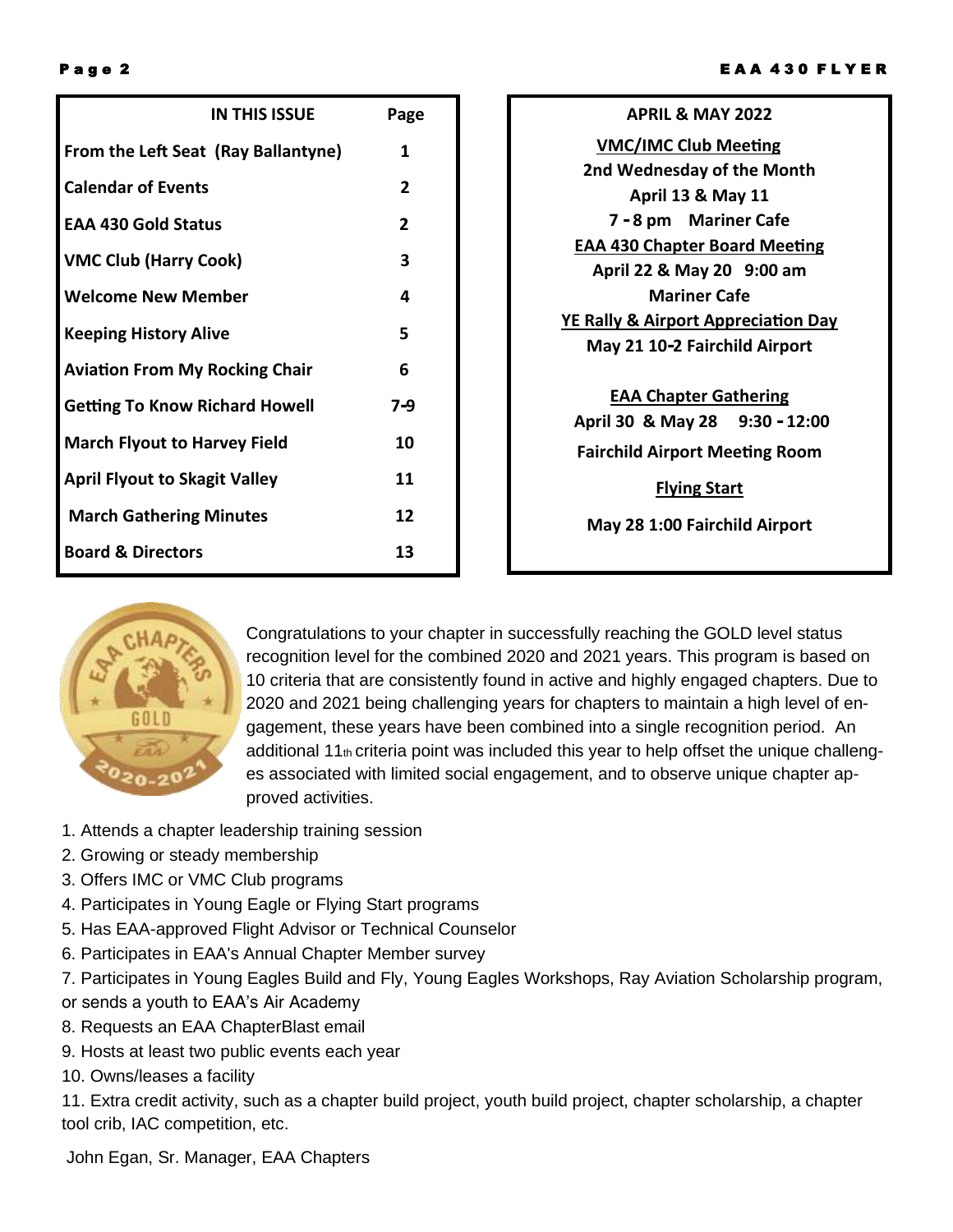

## **Concerning flight physicals**

Thanks, Ray Ballantyne, for sharing this medical information.



information that improves awareness and skills. Designed to provide organized "hangar flying" focused on building proficiency in VFR & IFR flying. We hope to create a community of aviators willing to share practical knowledge, nurture communication, improve safety and build proficiency.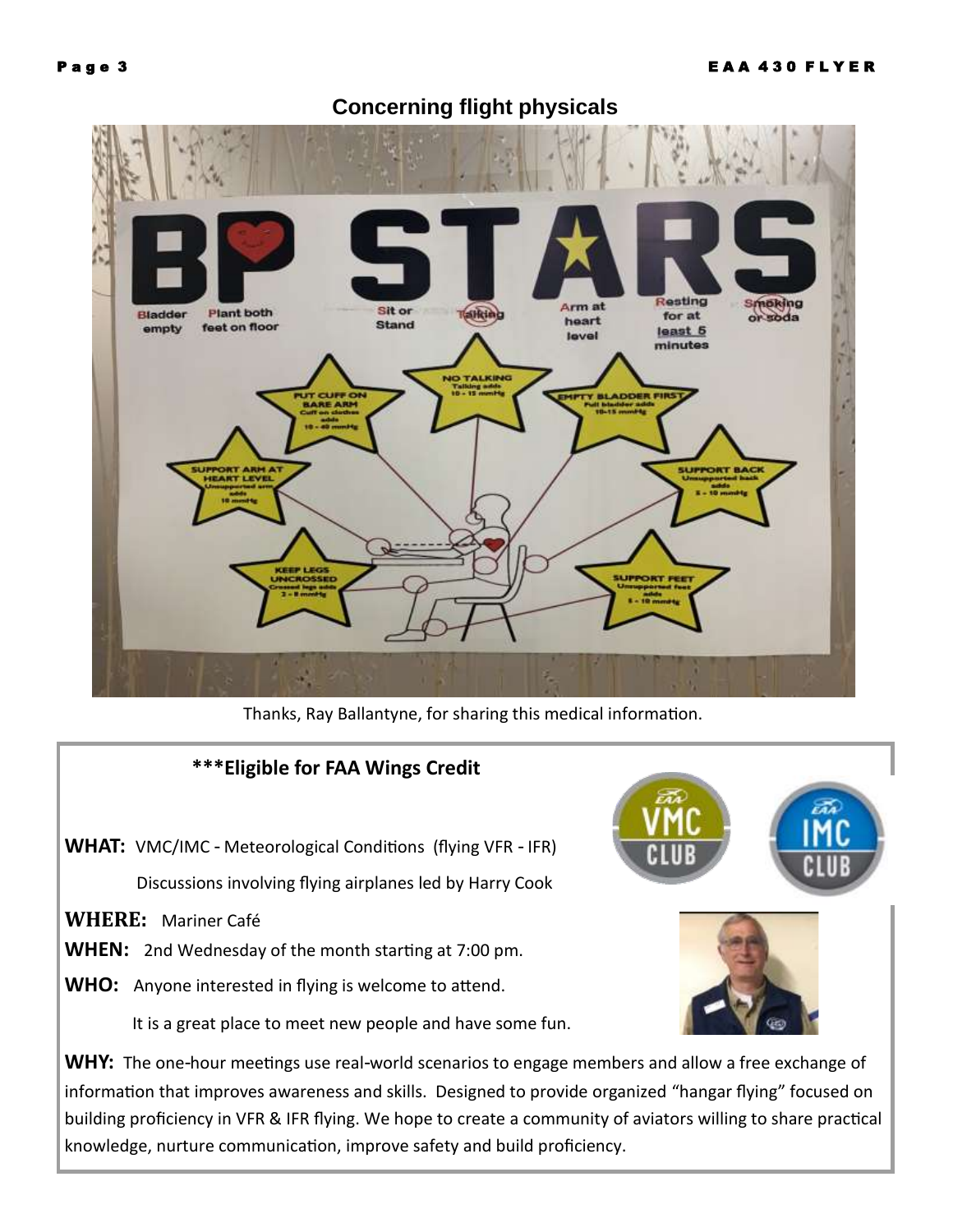### **WELCOME NEW MEMBERS**



**Mike Niewiarowicz**

I first got interested in aircraft when I was about 4 years old when my father would take me to the airport. I currently am not flying, but I flew a Cessna 182 for the past 15 years, along with anything else I could get my hands on. I have a private single engine land ticket that I got back in 1976.

I was a member of the Boulder, Colorado EAA chapter and was one of their technical counselors. I retired from Northrup Grumman at the end of 2021 and worked on SBIRS (space based infrared systems).

My wife and I moved to Sequim at the end of 2021, moving from Golden Colorado. We are now both retired and enjoy meeting new people and making friends here in the PNW. I am an avid model builder, photographer and like doing things outdoors.

When asked what is an unusual experience I've had as an aviator, It is hard to pick one, but I have landed at Leadville, the highest airport in North America, as well as flown into many other high-altitude airports.



**Mark Long**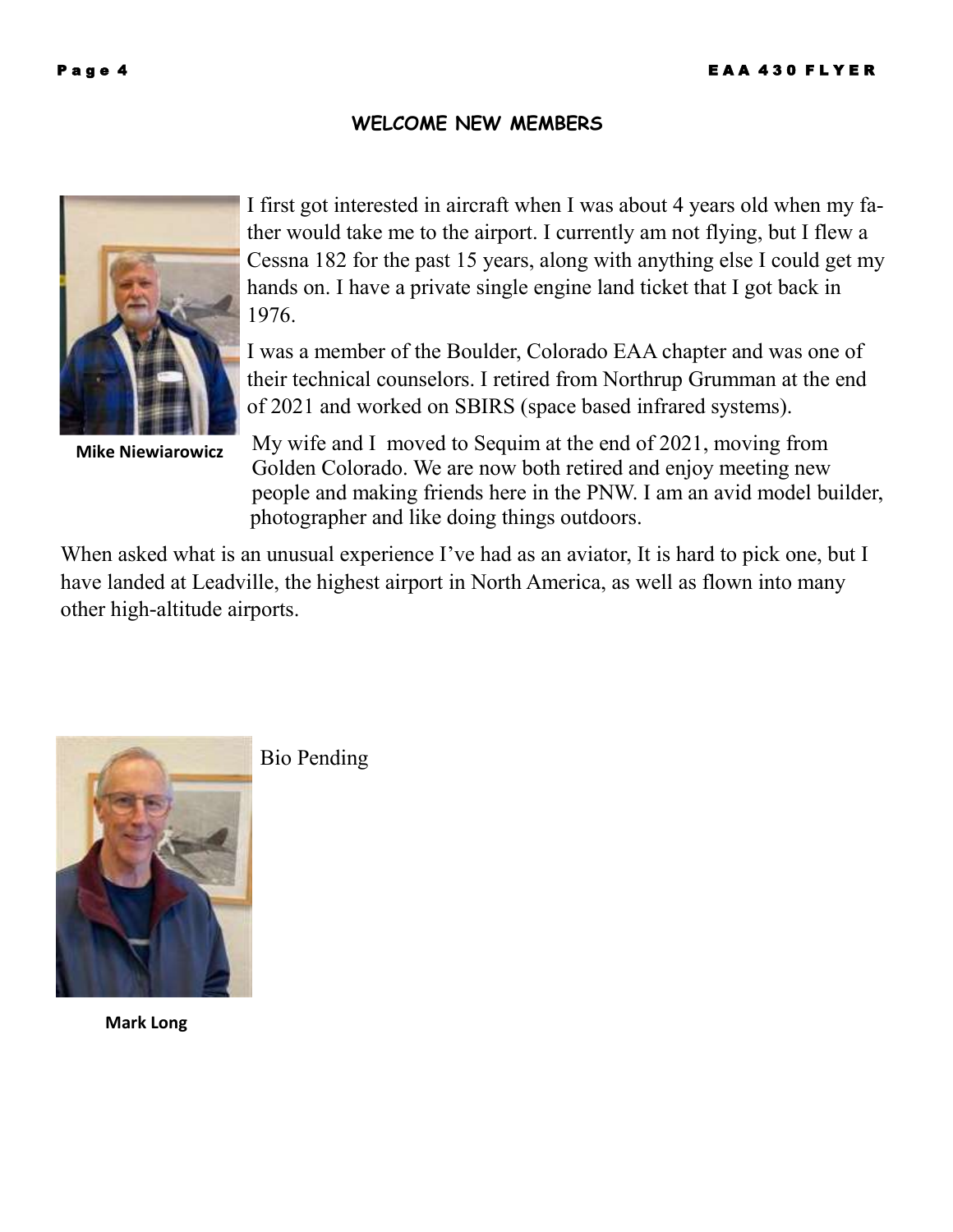## **Keeping History Alive**

#### **By Dave Woodcock**

John Gussman (well known local photographer and videographer) took these photos on Saturday at Blue Ribbon. We are working on an article for EAA Warbirds magazine. I'm on the right in the garrison cap and my friend Dave Gaston is in the AAF crush cap on the left.

Dave owns the 1945 Jeep and lives in Little Rock, WA. The Jeep is a 1945 Willys MB that came off the assembly line March 6, 1945. It was restored in Pennsylvania to honor triple ace Bud Anderson and his 357th Tactical Fighter Wing in England. It's signed by Bud with his Old Crow logo. Also signed by Paul Tibbits (Enola Gay), Bob Hoover (fighter pilot, POW, test pilot) and Dick Cole (Jimmy Doolittle's Tokyo raid co-pilot). Dave is a member of Friends of Willie and Joe and will be at the May 21 Airport Day at Port Angeles along with other vehicles and members in uniform.





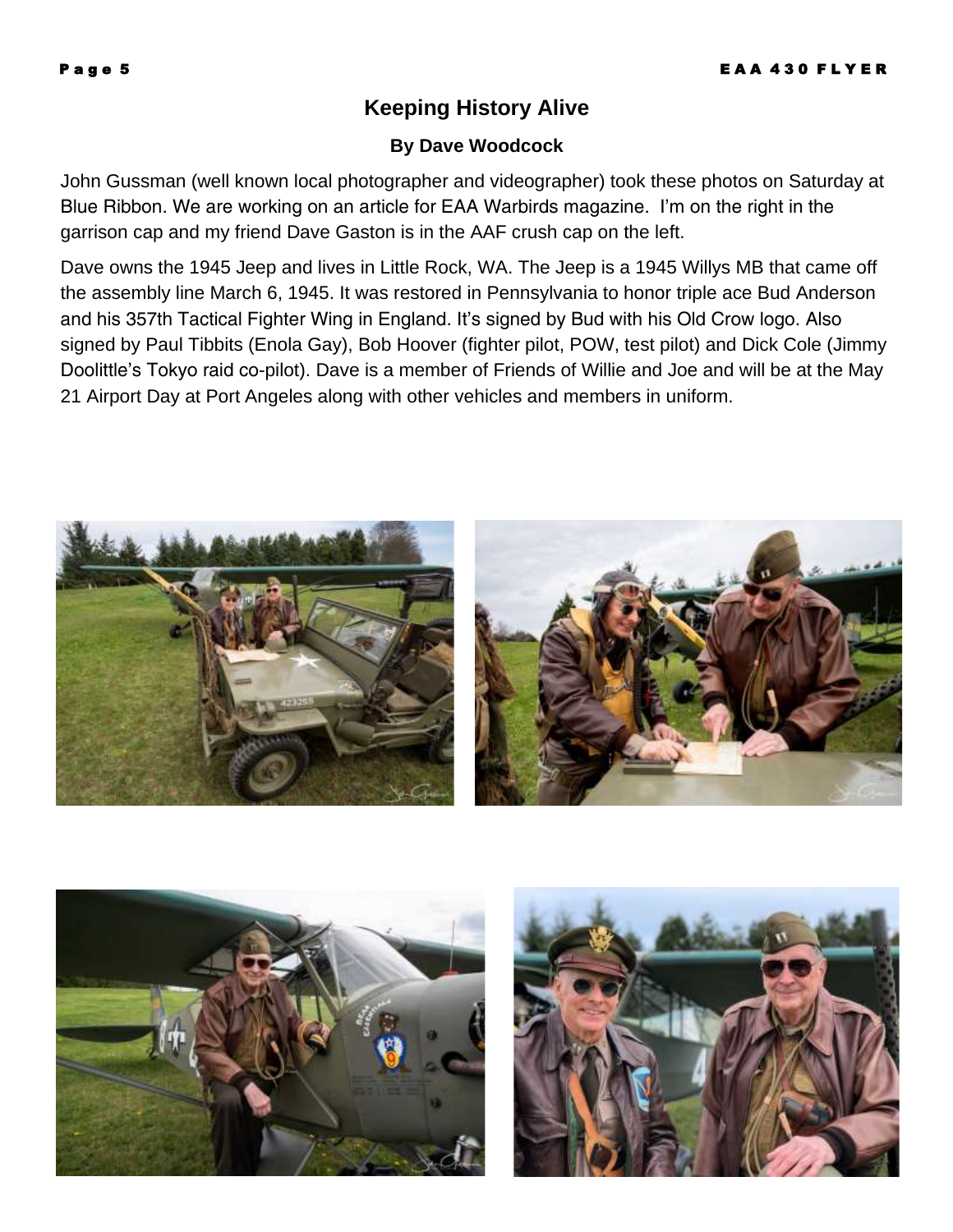

## **Aviation From My Rocking Chair**

**By Rick Vaux Shut er' down**

Hello, again troopers. Let me ask you a question. When you park your aircraft, do you pull the mixture to idle/cutoff, shut off the mags and master then head for home? If so, let's take a little time and explore this seemingly simple procedure and look at some tips which may prolong the life of that noisemaker up front.

Any engine will benefit from a short cooling cycle at idle before shutdown. Turn the airplane into the wind and idle for one or two minutes with the cowl flaps open. Turbocharged engines require a much more extensive cooling period. They are subject to a problem called, "Turbine Coking." After landing, the turbine rotor is still very hot (usually 1000 degrees F. or more), and the only cooling for the rotor, bearings, and shaft is circulating engine oil. If the engine is shut down at this point, mineral oil (which carbonizes at 600degf) will turn to coke in the center bearing area which can lead to turbine failure on the next startup. So, be sure to run the engine at idle 4 minutes at least before stopping. Good news, taxi time counts which means 4 minutes ain't bad. By the way, if you own a turbocharged car, this procedure will greatly extend the life of the turbo.

Now let's shut this baby down by the numbers:

- (1) Turn off the boost pumps
- (2) Pull mixture(s) to idle/cutoff
- (3) Shut off mags/ignition switches after prop comes to a complete stop.

These first three items accomplish several functions; they keep excess fuel from accumulating in the cylinders where it can mix with oil and foul the bottom sparkplugs. They reduce the chance of prop strike injuries if the aircraft is moved while touching the propeller, and they eliminate "Hot spot" runon or Dieseling after shutdown.

- (4) Remove ignition key (Put it in your pocket now. It may prevent a prop strike accident sometime.)
- (5) Turn all electrical accessories off. This will help reduce electrical loads at startup.
- (6) Turn off master switch.

(7) If a Bendix Pressure Carb (not many left) is installed, return mixture to halfway in position. This prevents internal rubber diaphragms from taking a set and effecting fuel flow on next operation.

Everything should now be quiet except for the gyros spooling down, and the metal tinkling coming from up front. Before I take my leave once again, here are a few more tips:

a) If you pull the mixture to idle/cutoff and the engine fails to shutdown quickly or "Diesels" suspect internal carburetor or fuel injector leakage (or maybe you forgot item #1 on the shutdown list?) b) Once in a while shut down the engine with the magnetos. If the engine continues to run, P leads are either disconnected or broken.

c) Consider not shutting off the fuel selector between flights. It is far to easy to forget to turn it back on.

d) If sparkplug fouling has been a problem, try running the engine at 1800rpm for 30 seconds prior to momentary return to idle and then shutdown. Sparkplug cores scavenge well only at temperatures in excess of 800 degrees F.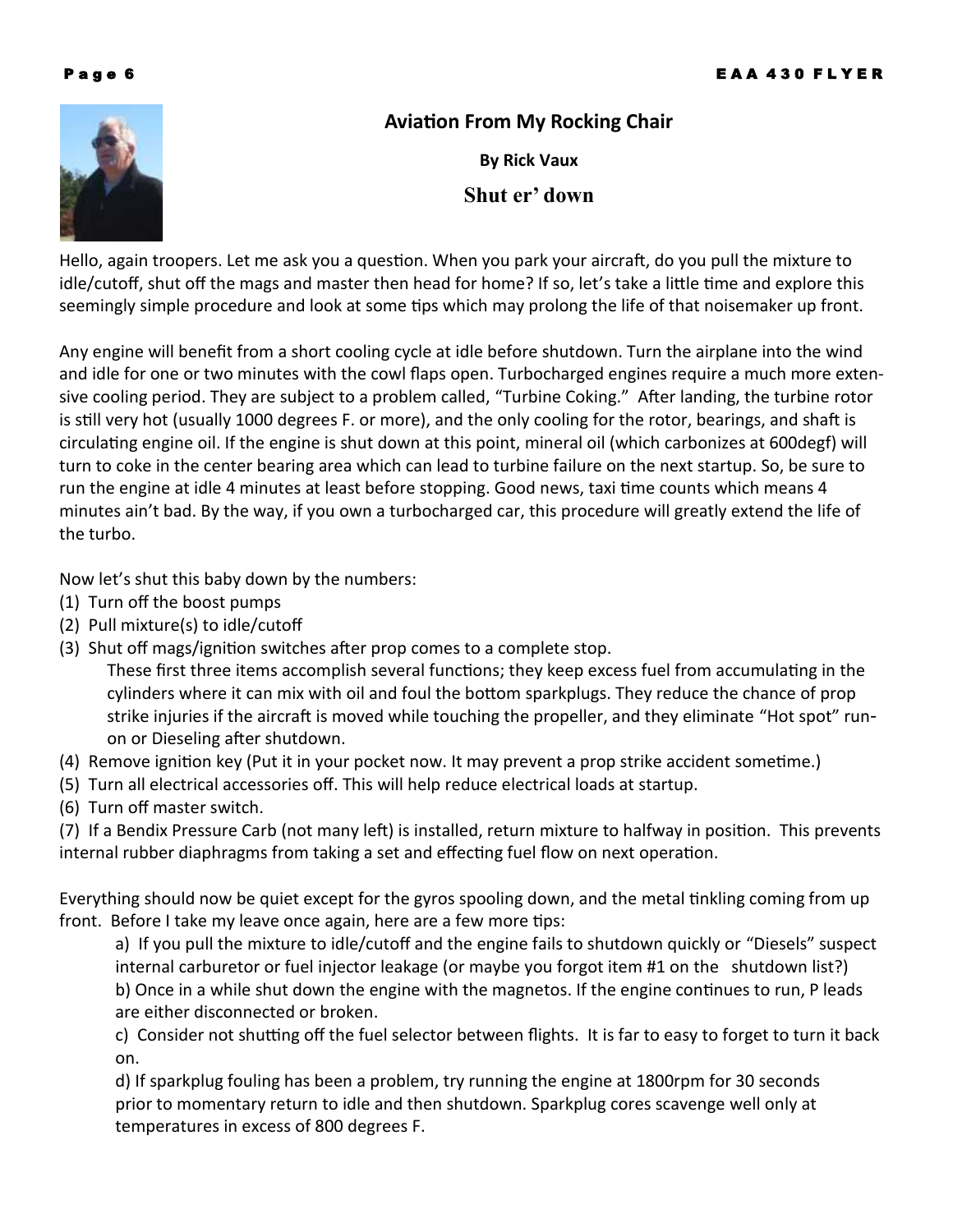## **GETTING TO KNOW Richard Howell**

As a young boy, 3 or 4, my dad's love of airplanes rubbed off on me. My first airplane ride, which I'll never forget, was in a Piper Tri-Pacer. It was at a little airport open house event - I think maybe in Williamson, NY. I was probably about 5 or 6. In the late 60's and early 70's, my dad and I did control-line and R/C models together. I think I expected to grow up to be an airline pilot. As I got more into my middle teens, I realized I wasn't military material. I also (ignorantly) thought that was really the only path to an airline career - so I pretty much gave up on that idea.

I got my private pilot's license in 2001, after 9 months of Part 141 training at Class C, John Wayne Airport in SoCal. Since August of 2002, I've had a Piper Warrior II, 1984, PA-28-161, which roosts in its wonderful hangar at KCLM.

At the present time, I'm building a Sling 2 with an anticipated first flight in late spring or early summer 2022. I'm hoping to use my new plane to add instrument and maybe commercial ratings in the next year or so. Sadly, gotta sell my trusty Warrior :- (For me, the Sling 2 was love at first sight. I took a trip to The Airplane Factory USA in Torrance, CA. The goal was to test fly a Sling 2 with the Rotax 912iS engine. My kit was ordered as a quick-build and I received the empennage and started building in November 2019. When I received word the rest of the kit was on its way in December 1, 2019, I tracked the progress of the shipping container after it left the factory at Tedderfield Airpark, near Johannesburg, South Africa. The container found its way aboard the Xin Ri Zhao and sailed from Durban on December 24, bound for Singapore where the container was transferred to the YM Upsurgence. The Upsurgence made several port calls in Thailand, Vietnam, and China. Finally, on January 26, 2020, YM Upsurgence departed Yantian, China. Next stop – Tacoma, Washington USA! It looked like it would enter the Strait of Juan de Fuca during daylight hours on February 10. My wife, Mary Ann, and I drove to nearby Ediz Hook in Port Angeles, WA and had a perfect view of the strait. There she was!

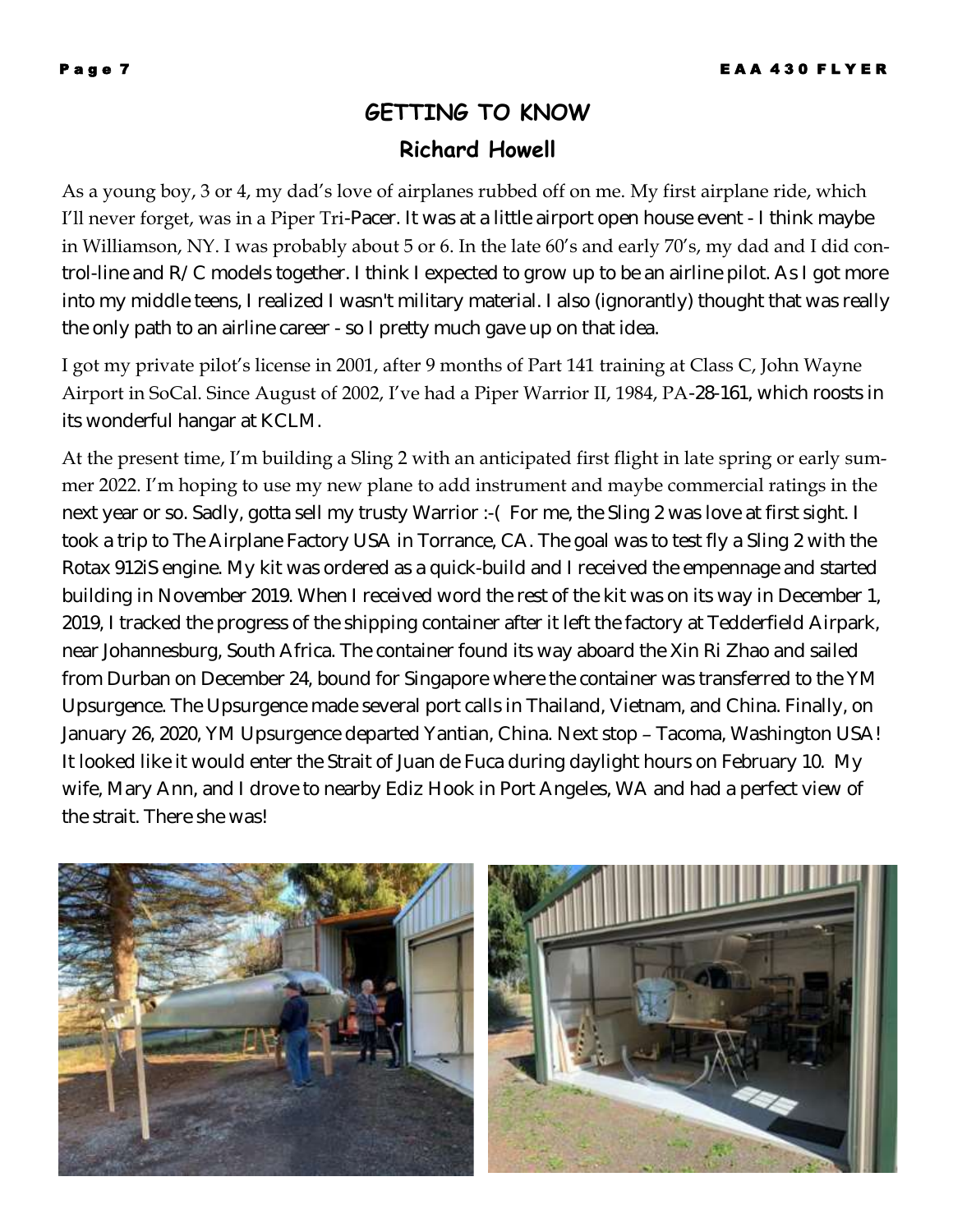After nearly two months from the day she left the factory, my Sling 2 quick-build kit found its way to my shop. "Never underestimate the amount of procrastination required to get something done." For anyone interested in the progress of building this airplane, check the Weblog: [https://sling2.slantalpha.com](https://sling2.slantalpha.com/)

I was a member of EAA Chapter 92, Orange County, SoCal and pretty much a wallflower. I've been a member of Chapter 430 since November 2018, and just this year, chapter President Ray Ballantyne somehow talked me into being chapter Secretary.

I'm still permanently embossed by early trips to the Glenn Curtiss Museum and Old Rhinebeck Aerodrome (back in the Cole Palen days). In SoCal, I had Planes of Fame to help keep the fire burning. I'd go to airshows whenever they were around, often with my Dad.

I was sprouted in PA (Philly area) and then a seedling in upstate New York (Rochester area) where my dad was an engineer with Xerox. We moved to Texas (Dallas area) when I was in middle school. We moved to Southern California for my senior year in high school - all really poor timing as far as I was concerned! I spent two years at electronics tech school in Phoenix, AZ and then began my career back in SoCal, (South Orange County), working for MicroData Corporation as an electronic technician. For several years, I was partner in a computer store, and then off on my own as a custom programmer and independent computer consultant. I eventually hired on as software engineer and worked for several companies, eventually with Panasonic Avionics Corporation. Altogether I spent 40 years, living and working in Southern California. I met my eventual wife, Mary Ann, at work. We celebrated our 20th anniversary this past January.

We acquired our PNW nest early in 2015 and finally moved here late in 2018 when Mary Ann and I both retired. I wrapped up my dabbling in electronics, computers and software engineering. Mary Ann capped of her successful career as an electrical engineer, technical communications writer and manager, having also earned her degrees -- AS Electronics, BA Journalism, BA Asian Studies and MS Information Science.



One of our most memorable adventures was the 2005 trip we made in our Warrior to Baja California, Mexico, organized by Baja Bush Pilots International. The purpose of the trip was for whale watching in the San Ignacio Lagoon, a nursery for gray whales. The Pacific gray whale migration from Alaska's Bering Sea to the warm waters of Baja's lagoons is the longest mammal migration on earth. Every spring, hundreds of whales return to traditional birthing and breeding grounds in sheltered San Ignacio Lagoon on Mexico's Baja Peninsula. Our trip took us, along with 35 other airplanes, 600 miles south of the border, landing on the 50' wide dirt strip at the Hotel

Serenidad, where we stayed for 3 nights. The town of Mulege was shut down for the first evening so we, along with the local residents, could celebrate with a street party.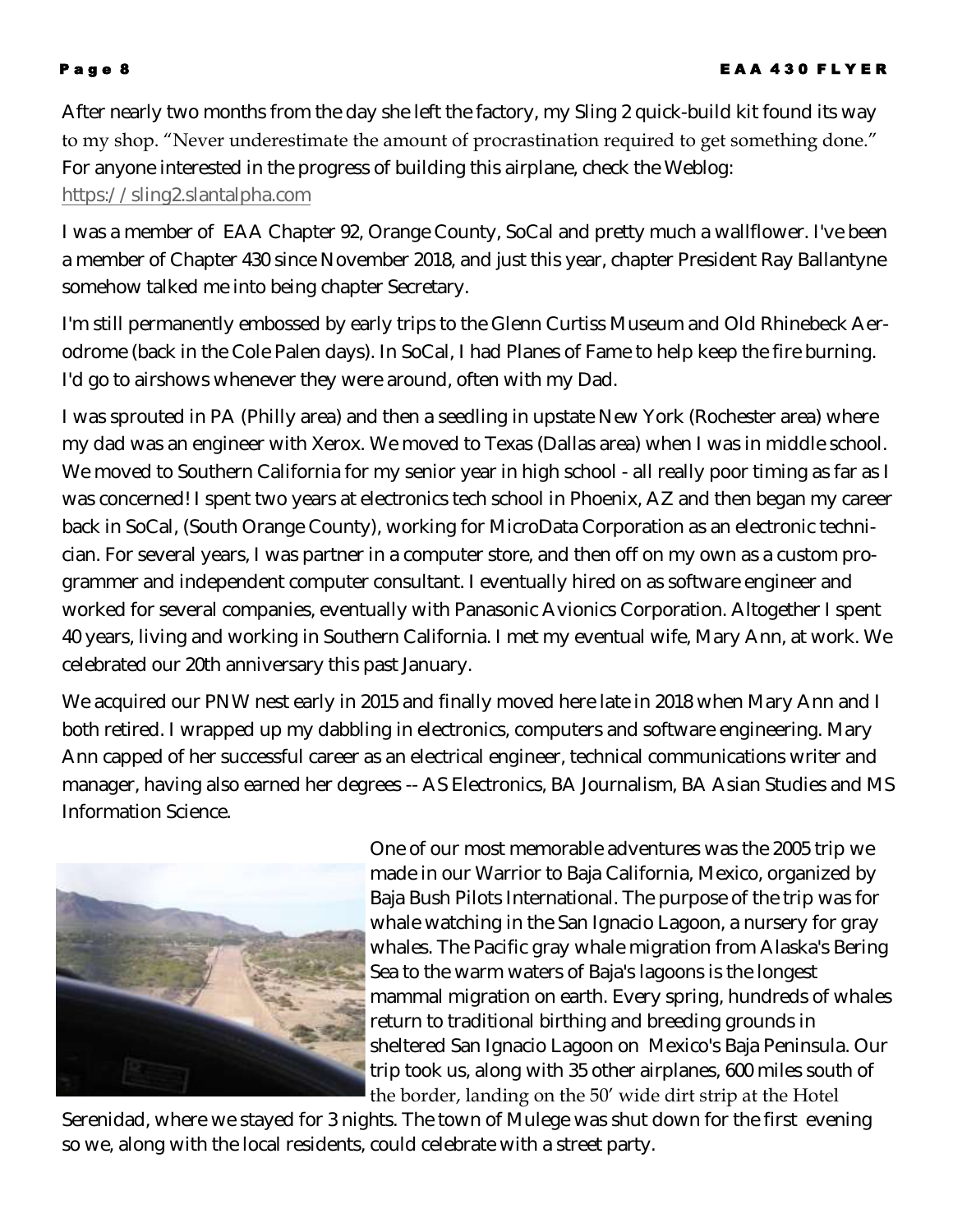#### **E A A 430 F L Y E R**



The next day, we flew from the hotel, across to the Pacific coast of the peninsula. Our whale watching was done in small aluminum boats, each boat holding 10 people. When we arrived at the "nursery," a huge mother whale swam up and very proudly pushed her baby right to the side of our tiny boat. They took turns putting their giant heads into our boat for pets. We were in awe, totally captivated by their friendly demeanor and behavior towards us humans. At one point *mom* settled down below the boat and for 20 minutes went upside down to scratch her belly on the

prop while we babysat the youngster. That was a trip we'll never forget.

Besides flying and our airplane, Mary Ann and I love the PNW outdoors - walking and e-bikes are steady pastimes. Day trips and having nibbles at various venues are always fun. We're looking forward to doing a grand tour of the US in our Sling 2. Then, Lord willing and the creek don't rise - I've long wanted to travel in Europe. Maybe a helicopter rating or building a Kitfox and doing some back-country flying? I've promised to get Mary Ann (and me) a dog [again].

EAA is for me, a way to venture out of my comfortable, insular world to plug in a bit with people finally put down some roots. I think involvement with airplanes offers a magical opportunity and potential for parents and their kids to bond. Having something interesting and wholesome to be engaged with and be inspired by - and aspire to - can make a huge contribution to growing up – no matter how old we are. Those who know me would say I'm pretty much an open book. I can't seem to surprise anyone. Richard Howell, EAA 1055918



### **Around the World in 40 days**



In 2009, James Pitman and Mike Blyth, the founders of Airplane Factory in Johannesburg South Africa, started a project designing and building an airplane, a Sling two-seater. In 40 days and 45,000 nm, they went around the world, their destination being Oshkosh. To view this incredible flight, go to

<https://www.youtube.com/watch?v=1Fu8PJ4QSYE>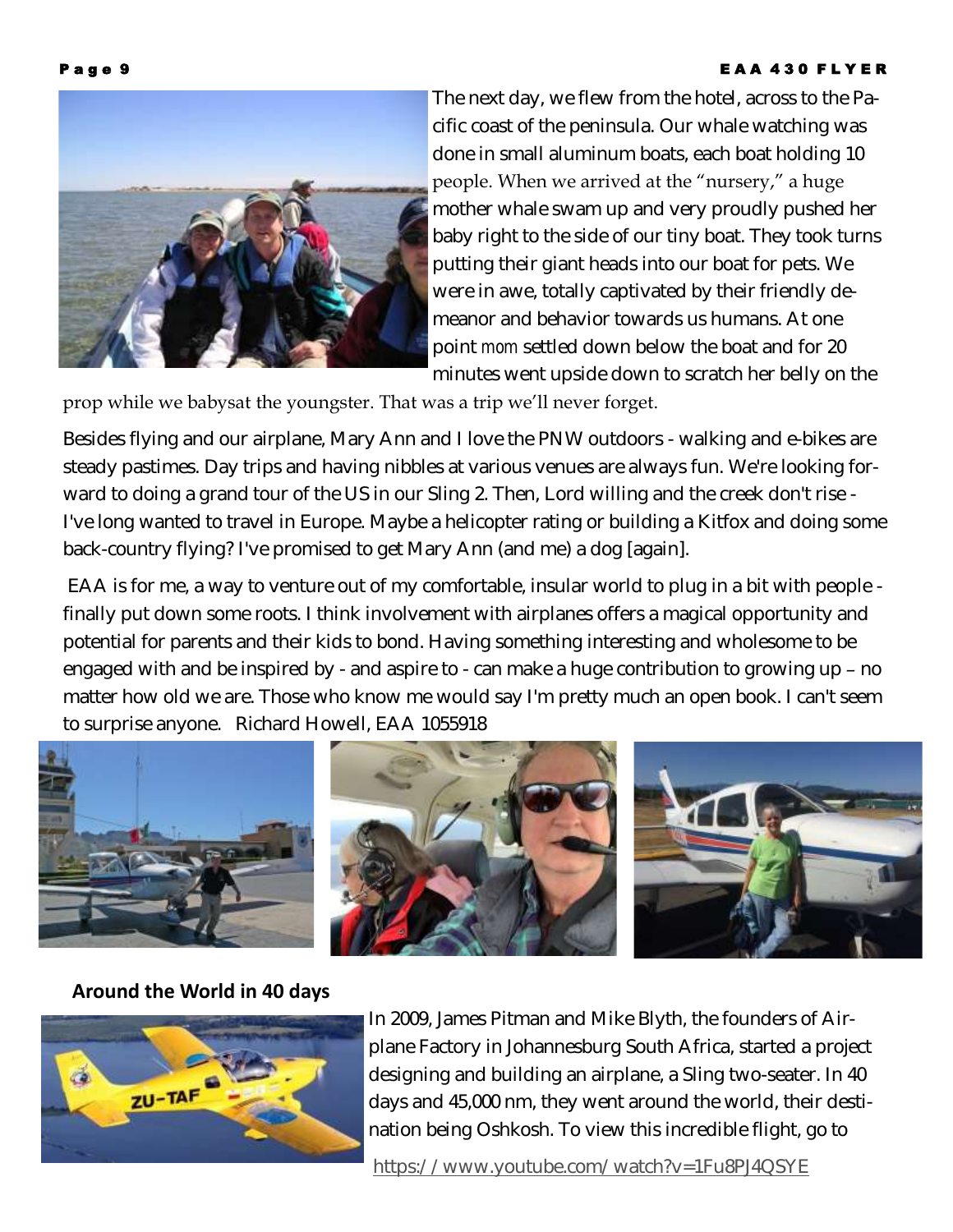### **March Flyout to Harvey Field By Barry Halsted**

Despite some low clouds at departure time, we had a nice flyout to Harvey Field for March. The clouds in Port Angeles prevented Richard and Mary Ann Howell and Dave Woodcock (with Charlie King) from getting off, but Bud Davies (C-152), Rick Stoffel and his wife (RV-4), Ernie and Jeanne Hansen (Swift), Bill and Dot Shepherd (Swift), and Tim Alentiev (guest from Norman Grier Airport in his RV-10) all made it. Richard Humphreys and I came in my PA-11. Guess who was the



slowest!

We landed on runway 33R and found a string of small pendants (or something similar) across the runway, just short of the threshold. Turns out, there is a fence there that is not easily seen and the pendants did a good job of assuring we didn't hit the fence.





The restaurant (Buzz Inn) has been recently renovated and we all thought it looked very nice. We were all seated at one table and conversation was constant and lively! Some thought the menu was new; in any case there was plenty to choose from and the meals were excellent. While we were there, our local Olympic Peninsula weather improved and the flights home were under high (20,000 ft) skies with excellent visibility. All in all, I'd say this was a good, spring flyout*! Barry*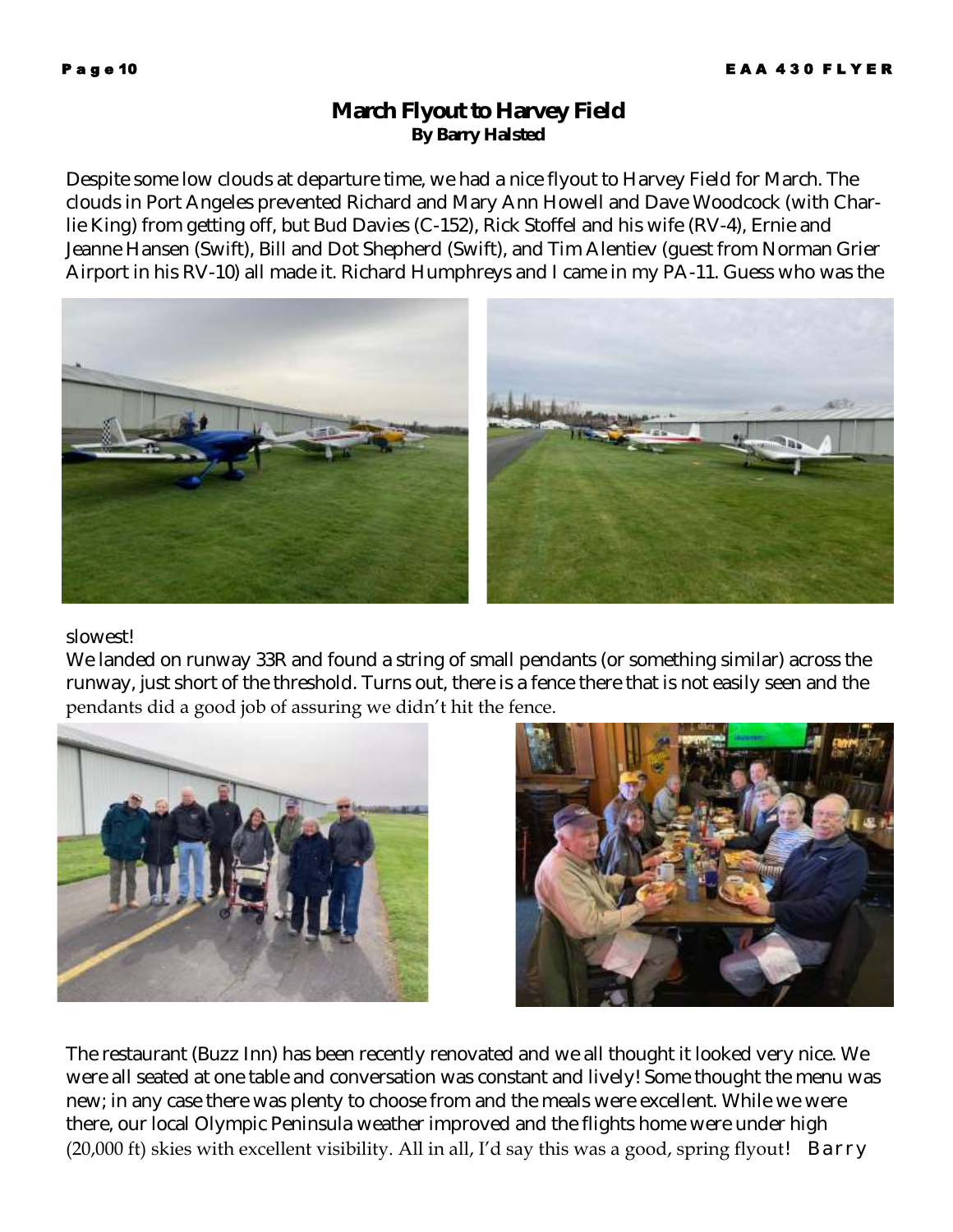## **April Fly-out to Skagit Valley By Barry Halsted**

#### Hello April Flyout group

April's flyout was a flight to Skagit Regional Airport with lunch at the Skagit Landing restaurant. The trip there included a look at the tulip fields in the Skagit Valley near Mt. Vernon. Each year the area holds a Tulip Festival and this year several fields had tulips in bloom.

Flyout participants included Jay Pearlman (RV-6A), Bill / Dot Shepherd (Super Aero), Ken Gross / Leslie Marks (RV-14), Dave / Joan Miller (J-3 clone), Colette Miller (Citabria), and Barry /Tracy Halsted (PA-11). Those

flying from Port Angeles and Rakes Glen left with good visibility and overcast skies. Clouds lowered with an indefinite ceiling approaching Diamond Point which made it appear visibility was poor, but at 900 – 1000 ft the area to the north showed distant sun and mountains. Those leaving Diamond

Point soon made it to higher ceilings and good visibility. By the time we reached the tulip fields, high ceilings and excellent visibility prevailed and 8-10 tulip fields were in full bloom. What a pretty view we had! Meals at the restaurant were good. Had we known there would be ten of us coming it would have been good to give them notice, but even so they were able to place the ten of us at one table.

Coming home, clouds were high and visibilities were good. There was wind, however, and the air was somewhat bumpy the closer we got to home. Barry watched the Diamond Point group land without difficulty, but he aborted an approach to Rakes Glen's short and narrow runway and landed instead at Sequim Valley Airport. The wind there was strong enough that he called Harry Cook for assistance in getting off the runway. Harry and a local instructor held the wings until the PA-11 was off the runway and tied down in the grass.

All together luncheon socialization was excellent and everyone had an enjoyable flyout.







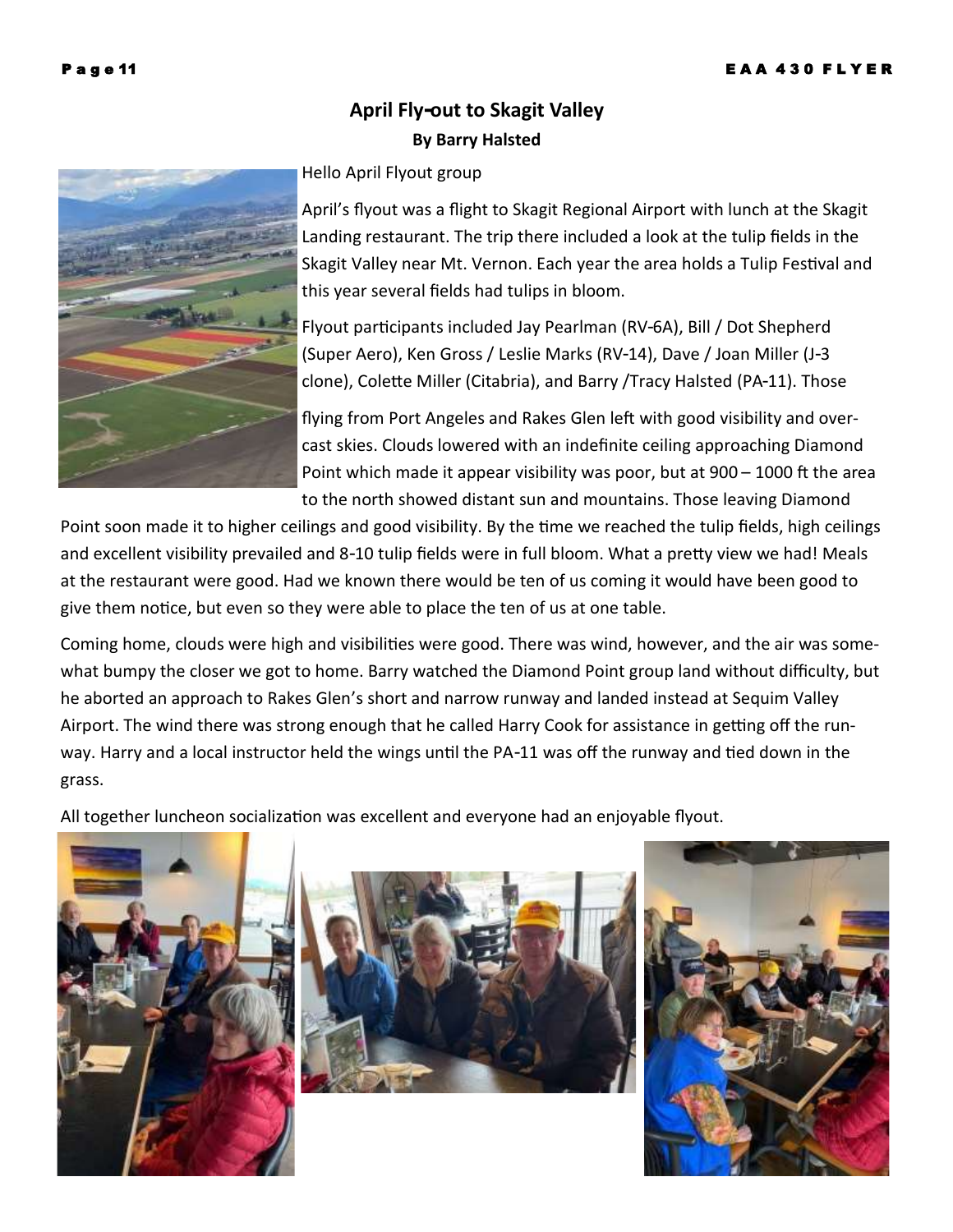#### **EAA CHAPTER MARCH 26, 2022 GATHERING MINUTES**

Meeting social and sign-in 0930

President Ray Ballantyne called the Membership Gathering (Ray on Zoom) to order at 1000.

Ray led The Pledge of Allegiance to the Flag with 30 (+ 2 new) members attending.

Guest/New Member Intro's: Mark Long, Mike Niewiarowicz

Approve Minutes: There was no February gathering, therefore no minutes - approved nonetheless.

#### Correspondence: None.

#### Old Business:

Finances and membership: Checking and savings \$4148, Scholarship \$11,500, 91 (+ 2 new) Members.

Still 1 helicopter blade available for \$75.

Fly-out Coordinator Barry Halsted reported the March fly-out to Harvey had 5 planes and 10 people. Scholarship Coordinator Dave Miller reported we continue to have 2 active recipients and are looking

for airworthiness candidates. Rick Vaux has identified contacts with 5 A&P schools.

Ray expects to get the Recognition Plaza activities restarted, perhaps with an April party.

The 50th Anniversary banner is done, but wasn't present at the gathering.

Flying Start will have a banner and sign-up booth at the May 21 KCLM airport day and Young Eagles event. There is a call for pilots. The actual Young Eagles event will be after the May 28 gathering @ 1300, all at KCLM. Early sign-ups should be referred to Ray.

#### New Business:

- Deb Cox generously donated 10 limited-edition Alaska aviation prints to benefit the scholarship program. Dave Miller has researched the print's values and will get photos to chapter communications director Scott Fitzgerald to post/distribute and help spur the interest of prospective buyers.
- BOD approved at the March meeting that Young Eagles credits will be used to acquire a printer and 2 iPads for paperless registrations and sign-up at Young Eagles events.
- EAA Chapter 406 (Bremerton) reached out for help with their first time usage of the EAA registration and sign-up system for their Young Eagles events. Rick V. led appreciation for Tracy as she has volunteered to provide them a how-to process documentation she's developed.
- Membership Roster announcement to members, to check existing info and pictures, take new pictures, sign up for and pick up available badges at sign-in desk.

Ray proposed and the attending members approved starting a building fund for our 501(c)(3) chapter.

- Rick Vaux announced that he will donate the proceeds from the sale of 2 ultralight projects Airdrome Dream Classic and Kitfox Lite - to the chapter building fund. He asked for volunteers interested in helping him get the Kitfox put back together.
- Dave Boerighter announced that he's going to be putting his M20C up for sale. His Mooney has an extensively upgraded panel. He still has the older equipment and will make items available at the next gathering to benefit the building fund.
- Project Reports Dave Moffett's RV-12 is ready to transport his KCLM hangar, volunteers and ideas welcomed. Richard Howell is working on fuel and oil lines for his Sling 2.

Ray adjourned the gathering at 1034.

Barry and Tracy Halsted presented their video about the condition inspection process for *Saffire*. Pizza! (Thanks to Bud Davies for his effort.)

Respectfully submitted, Richard Howell, EAA 430 Secretary